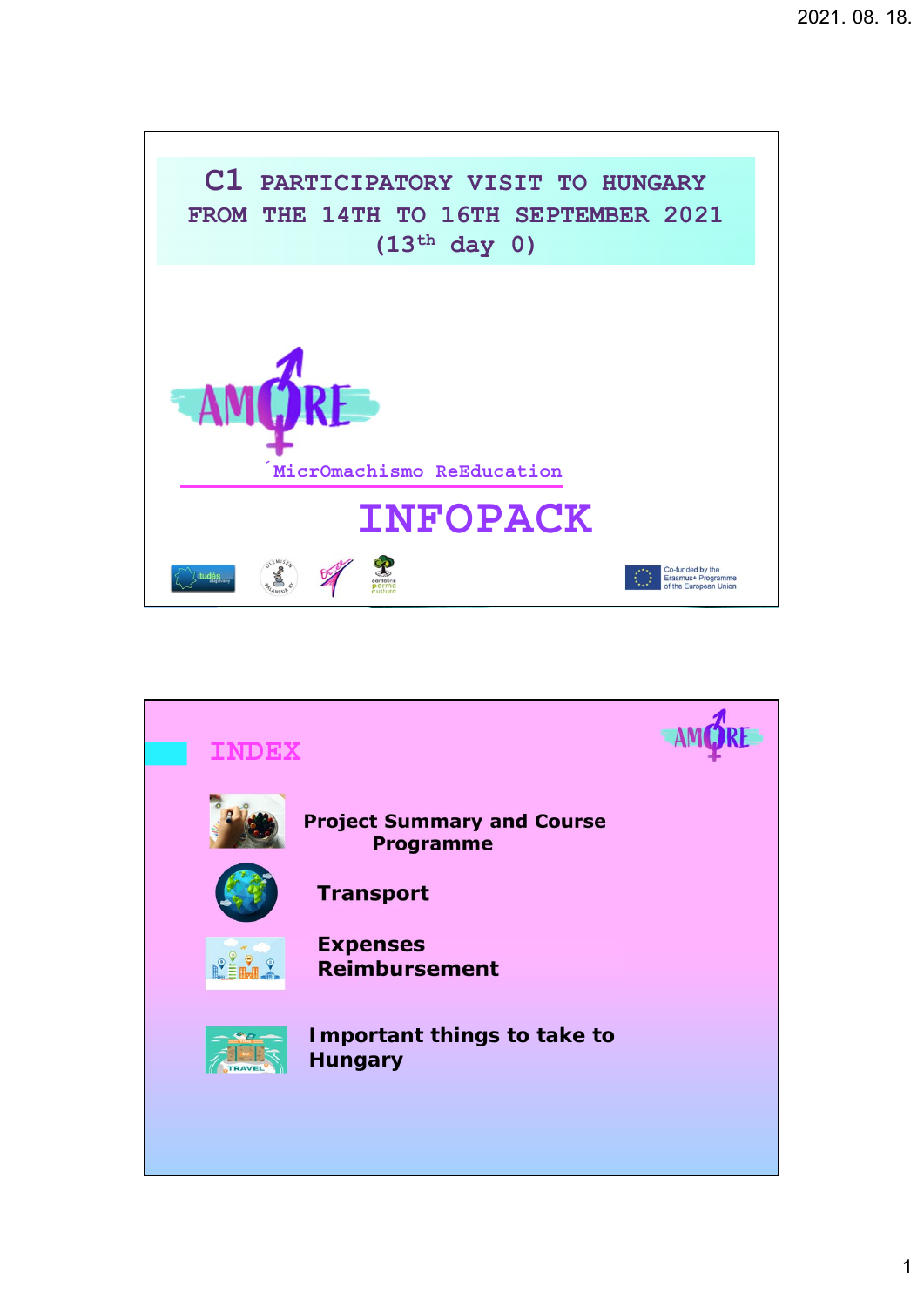## **PROJECT SUMMARY**

The goals of this project are to build awareness and to empower adult people to **start recognizing everyday sexism and to prevent it**. Participants will gain information, abilities and tools to notice everyday sexist situations and they are going to learn how to change them.

The **AMORE partnership** is also focused on the inclusion of adult people from the LGBTIQ+ communities and immigrant backgrounds pursuing real conditions of equality, with a special emphasis on combating everyday sexism in the media.

| <b>AGENDA</b> |                              |                                                           |                                                                                                      |                                                                                                                   |
|---------------|------------------------------|-----------------------------------------------------------|------------------------------------------------------------------------------------------------------|-------------------------------------------------------------------------------------------------------------------|
|               | <b>ARRIVAL</b><br>$13TH$ Sep | Tuesday<br>$14th$ Sep                                     | Wednesday<br>$15th$ Sep                                                                              | Thursday<br>$16th$ Sep                                                                                            |
| 9:00          |                              | <b>Breakfast</b>                                          | <b>Breakfast</b>                                                                                     | <b>Breakfast</b>                                                                                                  |
| 10:00         |                              | Welcome<br>Introduction of<br>partners                    | Presentation of the<br>situation in Italy<br>Discussion                                              | Exchanging practices:<br>The identification of<br>everyday sexism<br>phenomena between the<br>LGTBIQ+ communities |
| 11:30         |                              | Coffee break                                              | <b>Break</b>                                                                                         | <b>Break</b>                                                                                                      |
| 12:00         |                              | Presentation of the<br>situation in Hungary<br>Discussion | Presentation of the<br>situation in Finland<br>Discussion                                            | Next steps: activities,<br>places, dates, etc.<br><b>FINAL EVALUATION</b>                                         |
| 13:30         |                              | Lunch                                                     | <b>Lunch</b>                                                                                         | Lunch                                                                                                             |
| 16:00         |                              | Presentation of the<br>situation in Spain<br>Discussion   | Training session by<br>Permacultura: awareness<br>and understanding when<br>working with people from | <b>DEPARTURE</b>                                                                                                  |
|               |                              | Free time                                                 | the LGTBIQ+ communities                                                                              |                                                                                                                   |
| 20:00         |                              | Dinner                                                    | Farewell dinner<br>Certificates                                                                      |                                                                                                                   |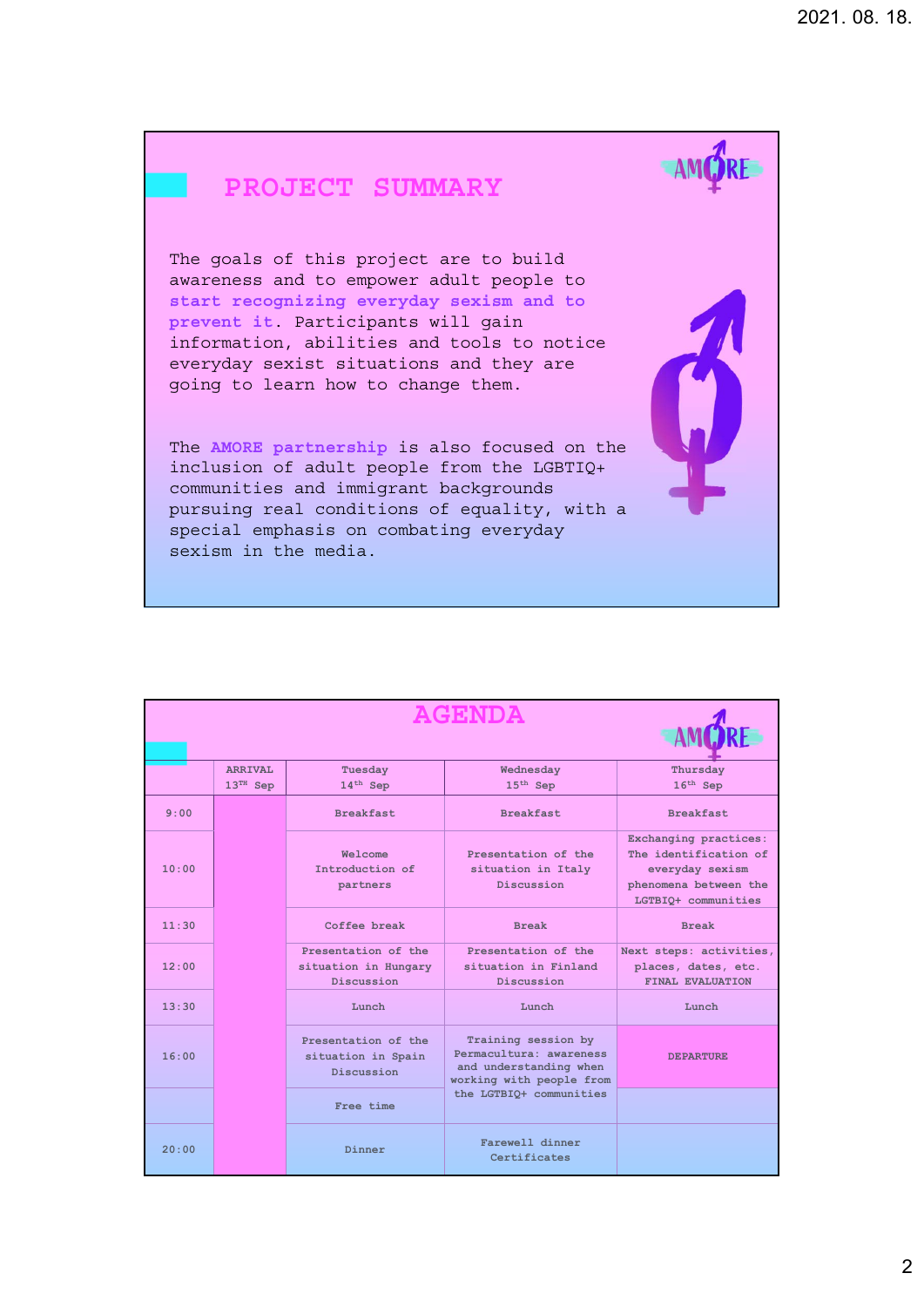

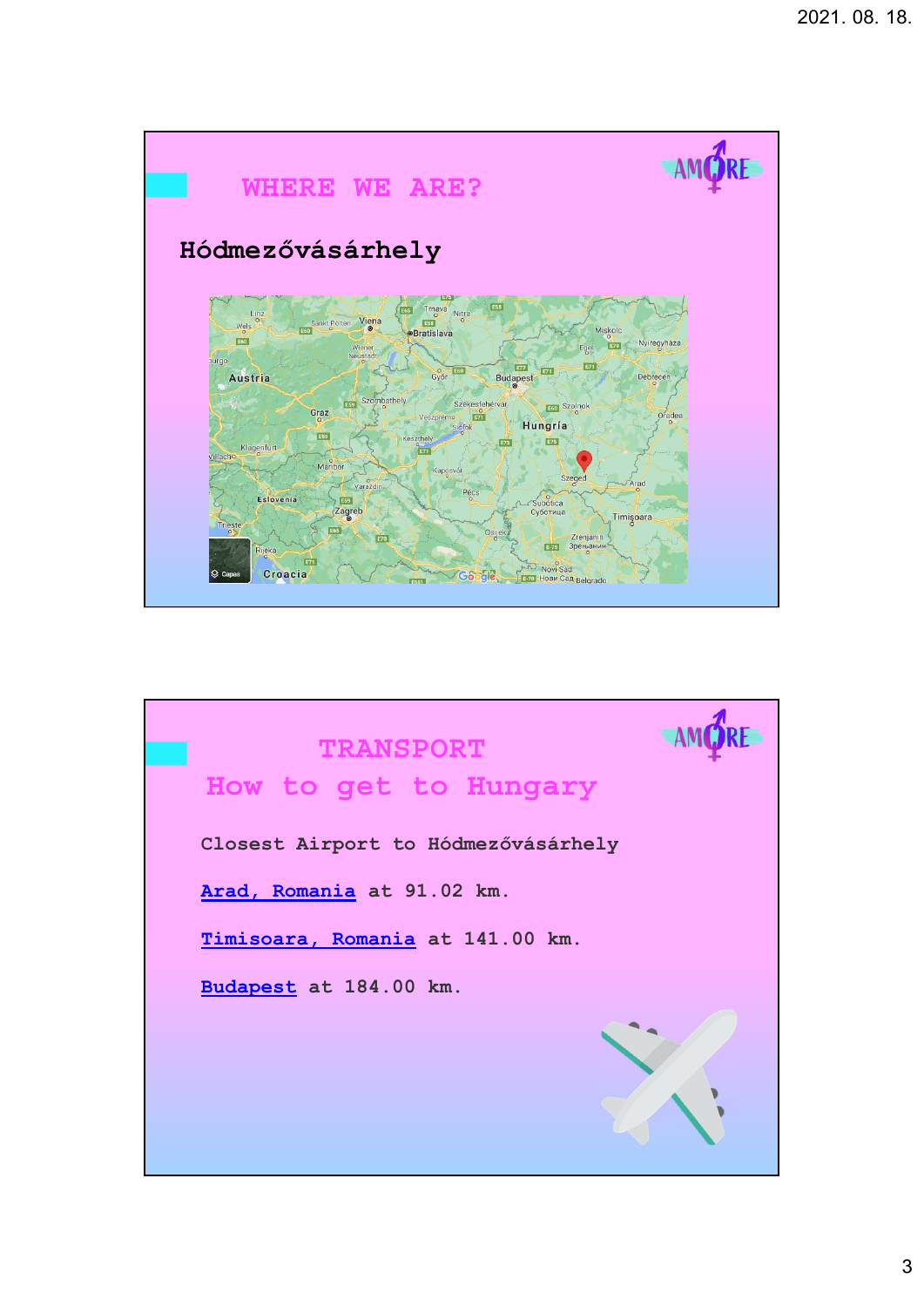

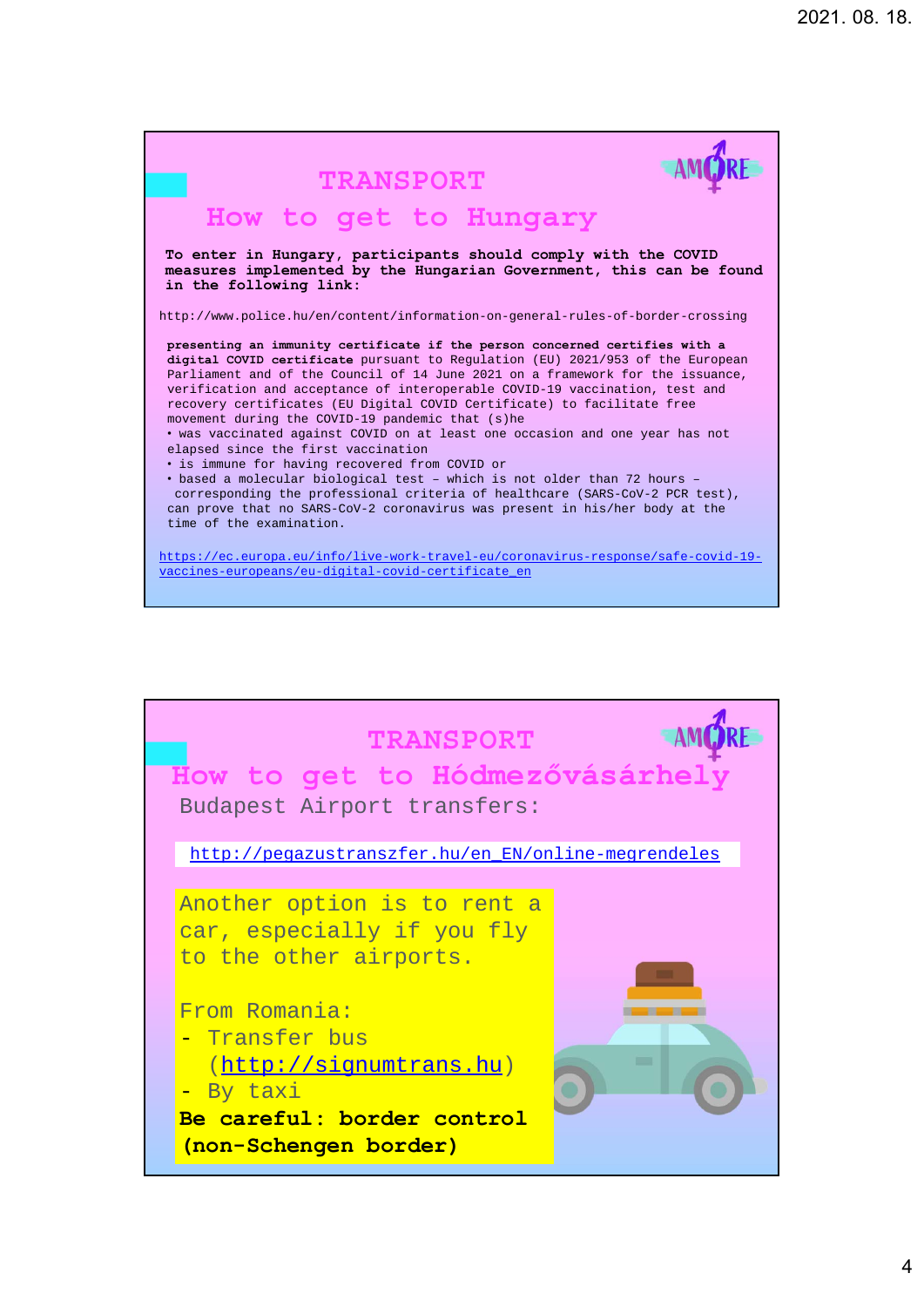

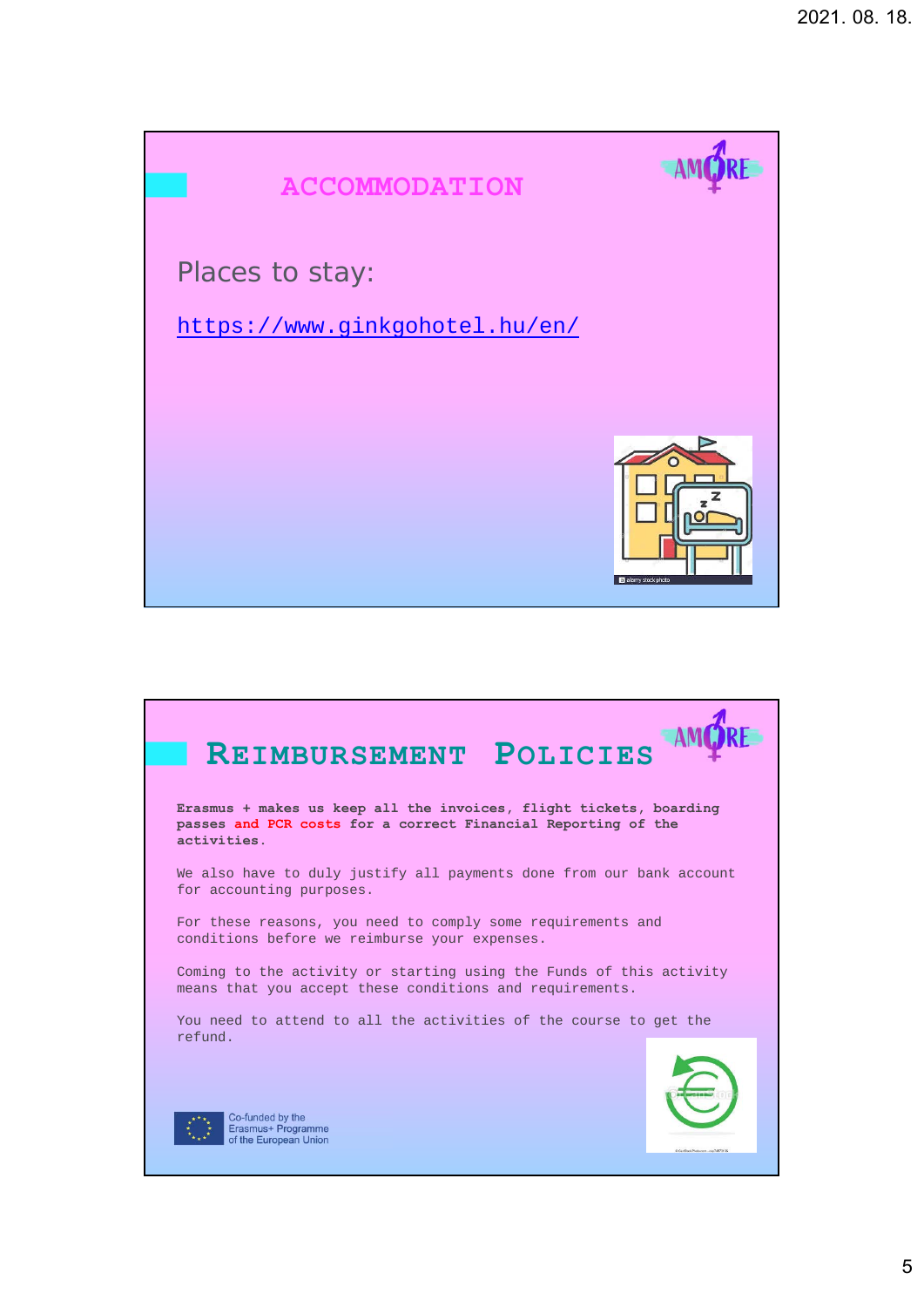